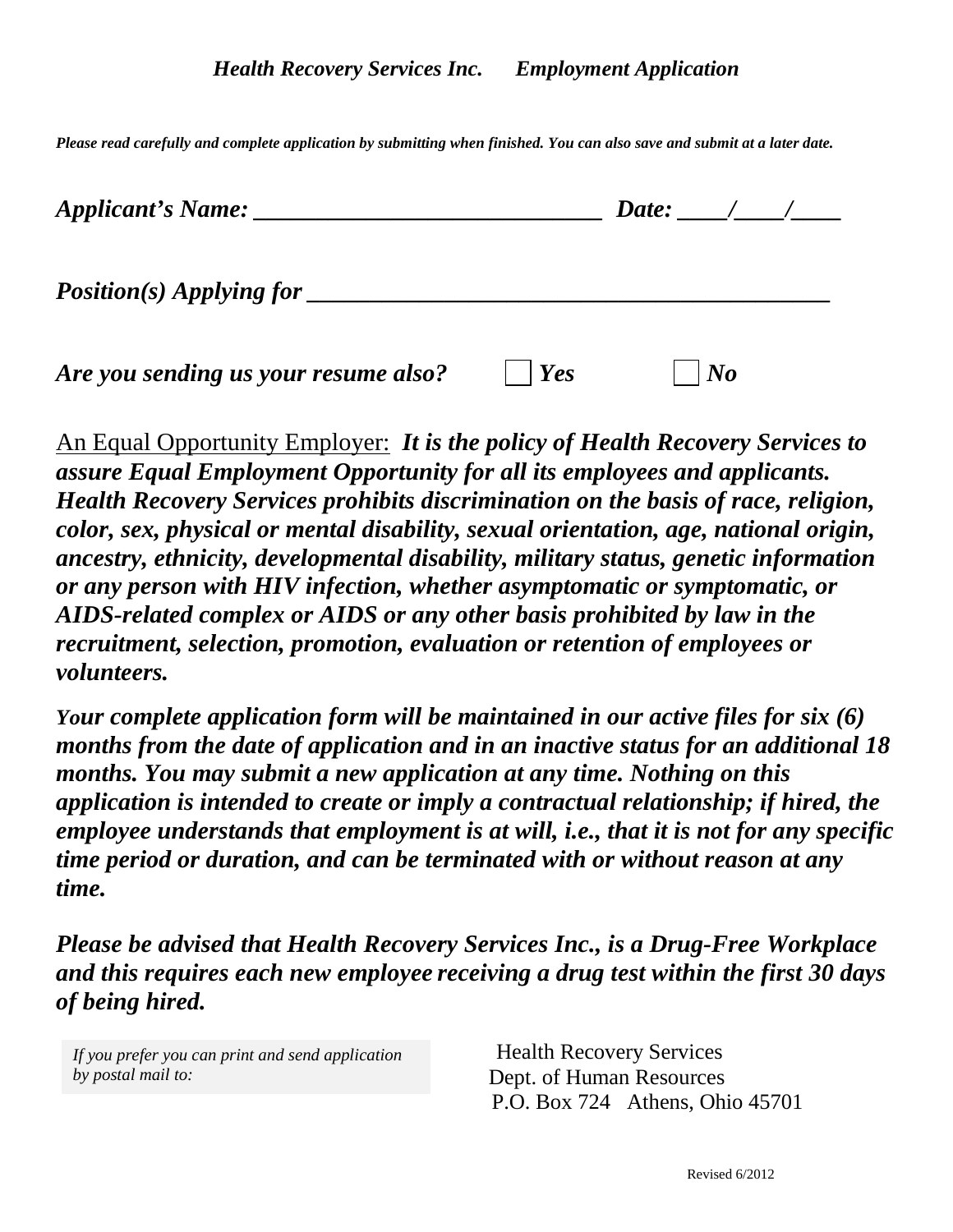# *Please provide all information requested.*

| Last name                       | First                   | MI                 |                      |                                        | Email address     |                 |            |              |            |
|---------------------------------|-------------------------|--------------------|----------------------|----------------------------------------|-------------------|-----------------|------------|--------------|------------|
| Street address                  |                         |                    |                      |                                        | Drivers License # |                 |            |              |            |
| City                            |                         |                    | <b>State</b>         | <b>ZIP</b>                             | Home phone        |                 | Cell phone |              |            |
| Referral<br>Source<br>Check One | A<br>By your<br>college | B<br>Advertisement | Employment<br>agency | D<br>By an HRS<br>Employee/ give name: |                   | Е<br>Open house |            | F<br>Walk-in | G<br>Other |

| Position(s) applied for       |      | Wage or salary required |                                                                    |
|-------------------------------|------|-------------------------|--------------------------------------------------------------------|
|                               |      | Hourly                  | Annual                                                             |
| Date available for employment | Nol. | If yes, Date From       | Have you previously been employed by Health Recovery Services? yes |

## *Employment Record*

Starting with present or most recent, list previous employers. Include self-employment and summer and part-time jobs. If more space is required, please continue on a separate sheet. You may attach a resume, but complete this application as well.

| Last or present employer |              |          | Brief description of job duties |
|--------------------------|--------------|----------|---------------------------------|
| Type of business         |              |          |                                 |
| Street address:          |              |          | Type or classification of job   |
| Phone number             |              |          |                                 |
| City                     | <b>State</b> | ZIP code | Supervisor's name:              |
|                          |              |          | Phone number                    |
| Base salary              | Dates worked |          | Reason for leaving              |
|                          | From         | To       |                                 |
| Previous employer        |              |          | Brief description of job duties |
|                          |              |          |                                 |
| Type of business         |              |          |                                 |
|                          |              |          |                                 |
| Street address:          |              |          | Type or classification of job   |
| Phone number             |              |          |                                 |
| City                     | <b>State</b> | ZIP code | Supervisor's name:              |
|                          |              |          | Phone number                    |
| Base salary              | Dates worked |          | Reason for leaving              |
|                          | From         | To       |                                 |
| Previous employer        |              |          | Brief description of job duties |
|                          |              |          |                                 |
| Type of business         |              |          |                                 |
|                          |              |          |                                 |
| Street address:          |              |          | Type or classification of job   |
| Phone number             |              |          |                                 |
| City                     | <b>State</b> | ZIP code | Supervisor's name:              |
|                          |              |          | Phone number                    |
| Base salary              | Dates worked |          | Reason for leaving              |
|                          | From         | To       |                                 |
|                          |              |          |                                 |

Revised 6/2012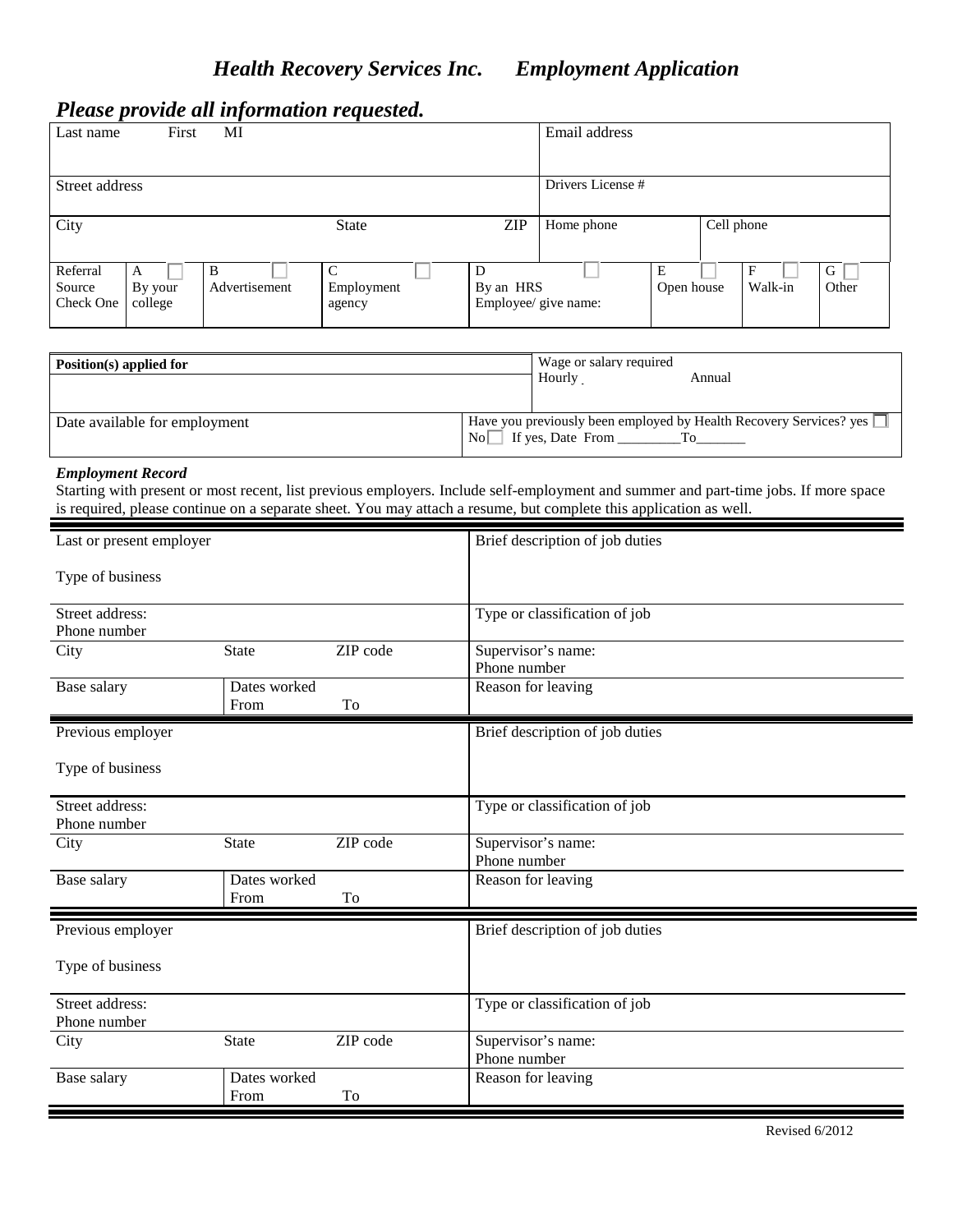|                                                                                                            |                                                                                                                                                                                                  |                           | <b>Military Record</b>                           |                               |                |                    |  |  |
|------------------------------------------------------------------------------------------------------------|--------------------------------------------------------------------------------------------------------------------------------------------------------------------------------------------------|---------------------------|--------------------------------------------------|-------------------------------|----------------|--------------------|--|--|
| Branch of service_                                                                                         |                                                                                                                                                                                                  |                           |                                                  | Present military affiliation: |                |                    |  |  |
|                                                                                                            | Kinds of training and duty while in service:                                                                                                                                                     |                           | None                                             | Reserve (active)              |                | Reserve (inactive) |  |  |
|                                                                                                            | Have you ever been convicted of a crime, including misdemeanors and summary offenses, which has not                                                                                              |                           |                                                  |                               |                |                    |  |  |
|                                                                                                            | been annulled or expunged or sealed by the court 200 metal of the search in full, please include the                                                                                             |                           |                                                  |                               |                |                    |  |  |
| state(s)the offense(s) occurred.                                                                           |                                                                                                                                                                                                  |                           |                                                  |                               |                |                    |  |  |
|                                                                                                            |                                                                                                                                                                                                  |                           |                                                  |                               |                |                    |  |  |
|                                                                                                            |                                                                                                                                                                                                  |                           |                                                  |                               |                |                    |  |  |
|                                                                                                            |                                                                                                                                                                                                  |                           |                                                  |                               |                |                    |  |  |
| <b>Professional/Work References</b>                                                                        |                                                                                                                                                                                                  |                           |                                                  |                               |                |                    |  |  |
|                                                                                                            | List three past professional/work references who have knowledge of your qualifications for the position for                                                                                      |                           |                                                  |                               |                |                    |  |  |
|                                                                                                            | which you are applying. May we contact your present employer?<br>These references will be mailed a form to fill out and send back to us. Please grant permission for this at end of application. |                           | Yes                                              |                               | N <sub>o</sub> |                    |  |  |
| Name                                                                                                       | Title/relationship                                                                                                                                                                               | <b>Address</b>            |                                                  | Phone no.                     |                | Occupation         |  |  |
|                                                                                                            |                                                                                                                                                                                                  |                           | (street, city, state, ZIP code)                  | (include area code)           |                |                    |  |  |
|                                                                                                            |                                                                                                                                                                                                  |                           |                                                  |                               |                |                    |  |  |
|                                                                                                            |                                                                                                                                                                                                  |                           |                                                  |                               |                |                    |  |  |
|                                                                                                            |                                                                                                                                                                                                  |                           |                                                  |                               |                |                    |  |  |
|                                                                                                            |                                                                                                                                                                                                  |                           |                                                  |                               |                |                    |  |  |
|                                                                                                            |                                                                                                                                                                                                  |                           |                                                  |                               |                |                    |  |  |
| <b>Special Skills</b>                                                                                      |                                                                                                                                                                                                  |                           |                                                  |                               |                |                    |  |  |
| Computer skills                                                                                            | Hardware                                                                                                                                                                                         |                           | Other skills, interests, activities, and hobbies |                               |                |                    |  |  |
|                                                                                                            | Software                                                                                                                                                                                         |                           |                                                  |                               |                |                    |  |  |
|                                                                                                            |                                                                                                                                                                                                  |                           |                                                  |                               |                |                    |  |  |
| <b>Educational History</b>                                                                                 |                                                                                                                                                                                                  |                           |                                                  |                               |                |                    |  |  |
| School name                                                                                                |                                                                                                                                                                                                  | Location<br>(city, state) | Major course<br>or subject                       | Graduated<br>Yes              | N <sub>o</sub> | Degree             |  |  |
| High school                                                                                                |                                                                                                                                                                                                  |                           |                                                  |                               |                |                    |  |  |
|                                                                                                            |                                                                                                                                                                                                  |                           |                                                  |                               |                |                    |  |  |
|                                                                                                            |                                                                                                                                                                                                  |                           |                                                  |                               |                |                    |  |  |
| College (list all attended)                                                                                |                                                                                                                                                                                                  |                           |                                                  |                               |                |                    |  |  |
|                                                                                                            |                                                                                                                                                                                                  |                           |                                                  |                               |                |                    |  |  |
|                                                                                                            |                                                                                                                                                                                                  |                           |                                                  |                               |                |                    |  |  |
|                                                                                                            |                                                                                                                                                                                                  |                           |                                                  |                               |                |                    |  |  |
| Other education/training                                                                                   |                                                                                                                                                                                                  |                           |                                                  |                               |                |                    |  |  |
|                                                                                                            |                                                                                                                                                                                                  |                           |                                                  |                               |                |                    |  |  |
|                                                                                                            |                                                                                                                                                                                                  |                           |                                                  |                               |                |                    |  |  |
| If any of your educational or employment records are under other than the above name, please provide other |                                                                                                                                                                                                  |                           |                                                  |                               |                |                    |  |  |

name(s).

l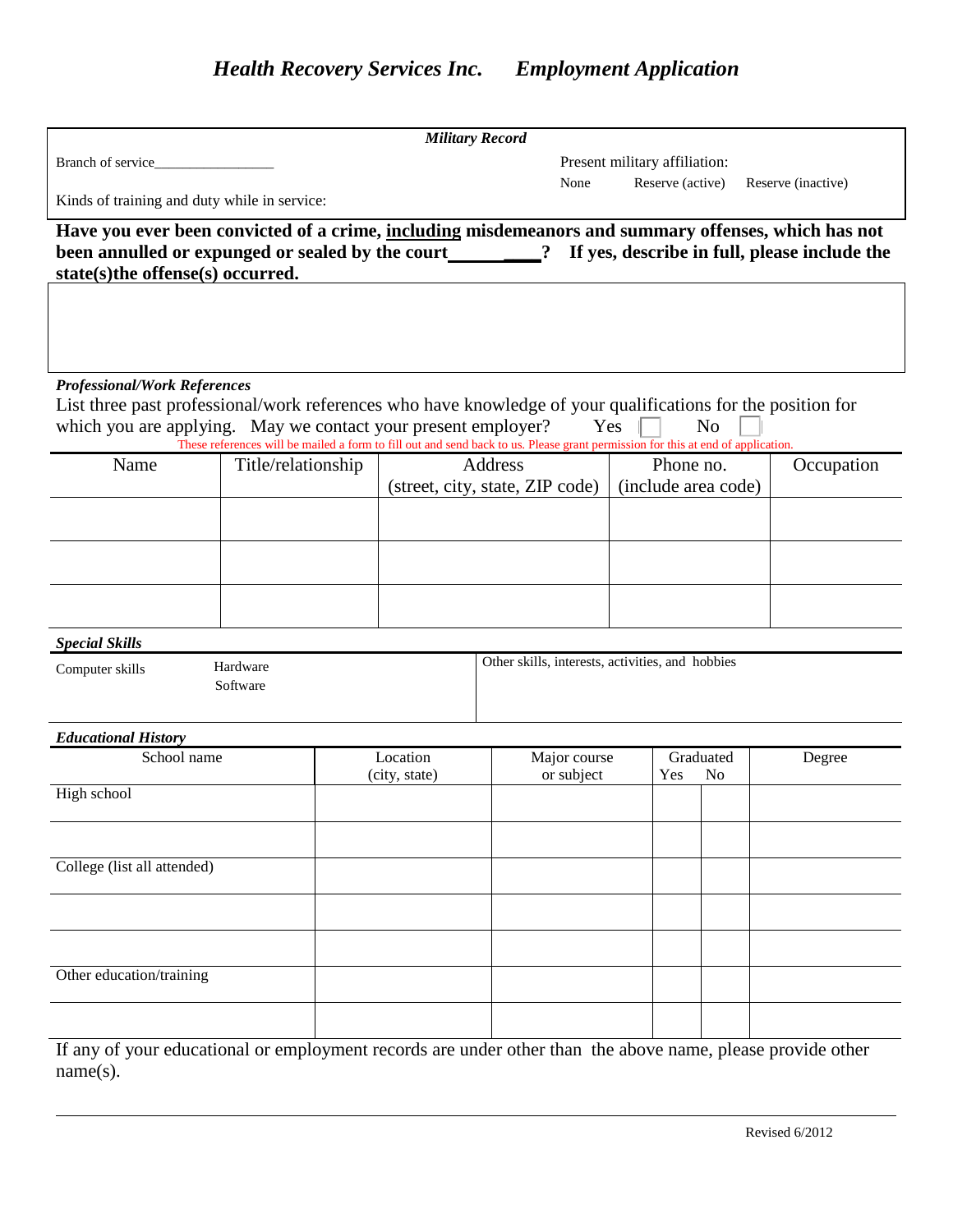## *Health Recovery Services Inc. Employment Application*

If applicable describe how your knowledge of the recovery process and/or professional experiences dealing with the treatment process for alcohol and/or other drugs or mental health problems could be beneficial in assisting consumers in one or a variety of therapeutic settings.

If applicable describe how your technical skills/abilities special training, etc., will efficiently and/or effectively enhance the job you are applying for.

|                                                                                                                                                              |                 | PRUFESSIUNAL LIUENSUKE<br>(IF APPLICABLE) |                 |                                                        |             |
|--------------------------------------------------------------------------------------------------------------------------------------------------------------|-----------------|-------------------------------------------|-----------------|--------------------------------------------------------|-------------|
| Current                                                                                                                                                      | Lic/Cert.       | Current                                   | Date of         | Applied for in                                         | Date        |
| Licensure/Certification                                                                                                                                      | Number          | Yes or No                                 | Expiration      | Process Yes or No                                      | Applied For |
| <b>LICDC</b>                                                                                                                                                 |                 |                                           |                 |                                                        |             |
| LCDC-III                                                                                                                                                     |                 |                                           |                 |                                                        |             |
| $LCDC-II$                                                                                                                                                    |                 |                                           |                 |                                                        |             |
| <b>CDCA</b>                                                                                                                                                  |                 |                                           |                 |                                                        |             |
| <b>LSW</b>                                                                                                                                                   |                 |                                           |                 |                                                        |             |
| <b>LISW</b>                                                                                                                                                  |                 |                                           |                 |                                                        |             |
| CT                                                                                                                                                           |                 |                                           |                 |                                                        |             |
| PC                                                                                                                                                           |                 |                                           |                 |                                                        |             |
| PCC                                                                                                                                                          |                 |                                           |                 |                                                        |             |
| RN                                                                                                                                                           |                 |                                           |                 |                                                        |             |
| <b>LPN</b>                                                                                                                                                   |                 |                                           |                 |                                                        |             |
| Licensed Psychologist                                                                                                                                        |                 |                                           |                 |                                                        |             |
| Psychology Assist                                                                                                                                            |                 |                                           |                 |                                                        |             |
| Physician                                                                                                                                                    |                 |                                           |                 |                                                        |             |
| Psychiatrist                                                                                                                                                 |                 |                                           |                 |                                                        |             |
| OCPS I                                                                                                                                                       |                 |                                           |                 |                                                        |             |
| OCPS II                                                                                                                                                      |                 |                                           |                 |                                                        |             |
| <b>Teaching Certificate</b>                                                                                                                                  |                 |                                           |                 |                                                        |             |
| Other:                                                                                                                                                       |                 |                                           |                 |                                                        |             |
| <b>Professional/Malpractice Liability Insurance Data</b><br>Indicate name and address of your insurance carrier and policy number:                           |                 |                                           | (If applicable) |                                                        |             |
|                                                                                                                                                              |                 |                                           |                 | Amount of Coverage:<br><u>Letter and the coverage:</u> |             |
| Have any malpractice claims ever been filed against you within the past five (5) years or are any claims currently pending?<br>Yes<br>N <sub>o</sub>         | If yes, explain |                                           |                 |                                                        |             |
| Have any malpractice allegations involving your work been settled by you, or your insurance carrier prior to the filing of a claim?<br>N <sub>o</sub><br>Yes | If yes, explain |                                           |                 |                                                        |             |

\_\_\_\_\_\_\_\_\_\_\_\_\_\_\_\_\_\_\_\_\_\_\_\_\_\_\_\_\_\_\_\_\_\_\_\_\_\_\_\_\_\_\_\_\_\_\_\_\_\_\_\_\_\_\_\_\_\_\_\_\_\_\_\_\_\_\_\_\_\_\_\_\_\_\_\_\_\_\_\_\_\_\_\_\_\_\_\_\_\_\_\_\_\_\_\_\_\_\_\_\_\_\_\_\_\_\_\_ \_\_\_\_\_\_\_\_\_\_\_\_\_\_\_\_\_\_\_\_\_\_\_\_\_\_\_\_\_\_\_\_\_\_\_\_\_\_\_\_\_\_\_\_\_\_\_\_\_\_\_\_\_\_\_\_\_\_\_\_\_\_\_\_\_\_\_\_\_\_\_\_\_\_\_\_\_\_\_\_\_\_\_\_\_\_\_\_\_\_\_\_\_\_\_\_\_\_\_\_\_\_\_\_\_\_\_

## **PROFESSIONAL LICENSURE**

Revised 6/2012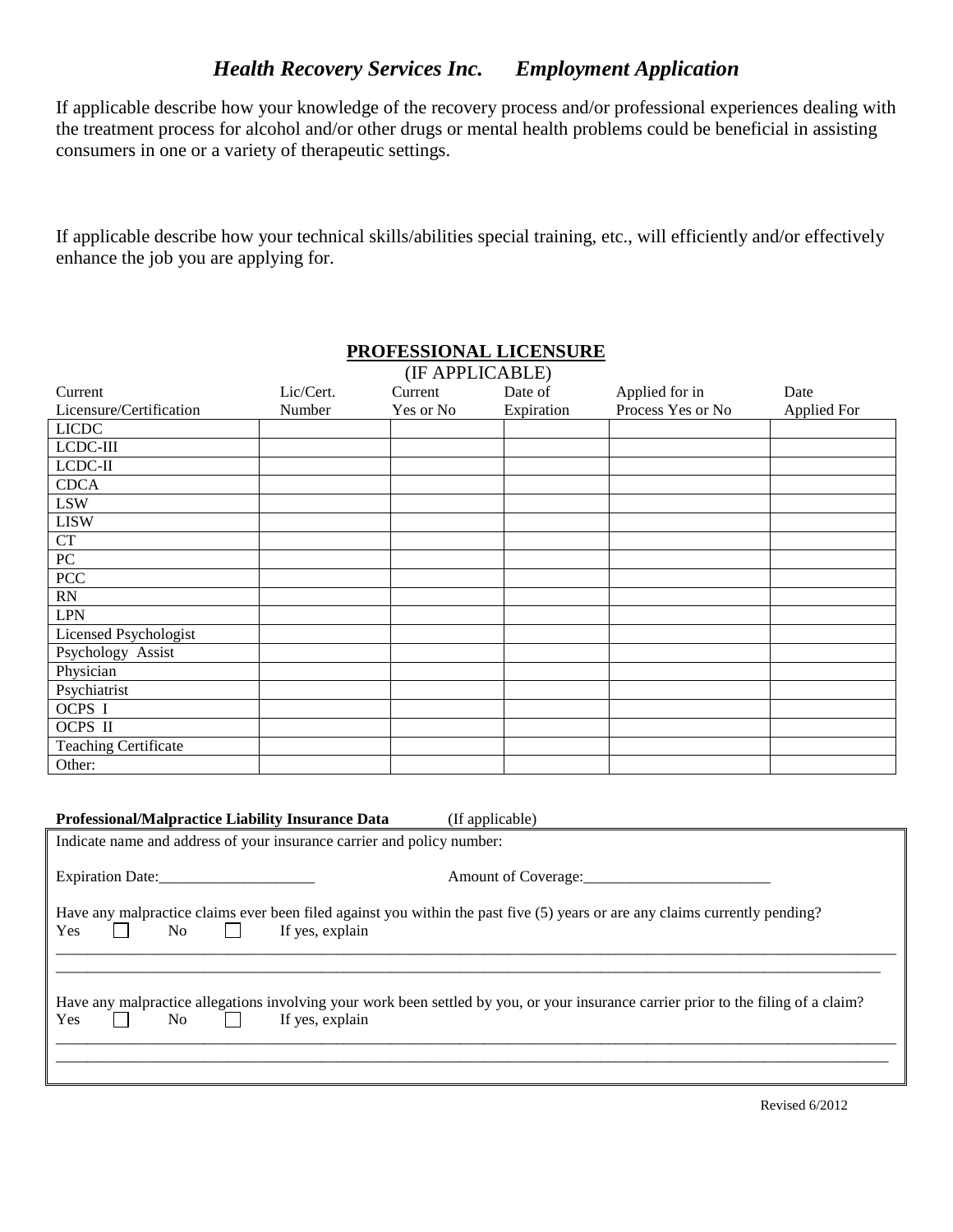## **Criminal Background Investigations**

It is the policy of Health Recovery Services, Inc. ("HRS") to be in compliance with all applicable statutes, regulations, and rules regarding criminal records checks for current and potential employees.

#### **Criminal Records Check Process**

HRS has taken the position that all employees, volunteers, and interns hired after September 29, 2007 will be subject to both state and federal criminal records checks regardless of whether he/she may demonstrate that he/she has been a resident of Ohio for the preceding five years.

The HRS Human Resources Department will conduct the fingerprinting process and submit via the internet to the Ohio Bureau of Criminal Identification and Investigation ("BCII") and the Federal Bureau of Investigation ("FBI").

The applicant is responsible for payment of all criminal records checks. If conditional employment is offered, HRS may obtain such payment through payroll deduction. HRS will pay this fee for non-paid interns and volunteers.

Ohio Law permits HRS to hire an applicant "conditionally" for a period not to exceed 60 days after criminal records check has been requested. The request must be made within 5 business days after the conditional employment begins.

All HRS employees, volunteers, and interns shall be subject to a state criminal records check once per five-year period following their initial criminal records check.

### **Applicants Acknowledgement of Responsibility for Information Provided**

I hereby certify that the answers and other information on this application are true and correct and I understand if employed any omission or misrepresentation of facts on my part will be justification for termination from the company's service. Also I acknowledge that if employed, that my employment is conditional upon receipt of a background report from the Bureau of Criminal Identification and Federal Bureau of Investigation, a alien registration number if applicable, and any other pertinent information bearing upon my suitability for employment. It is also understood that my continued employment is contingent upon the doctrine of "employment at will" which depends on the will of the company or myself. I agree to the above terms and conditions and certify this by inserting my initials as my official signature for the document.

### **Release of Information for professional/work references/Motor Vehicles Report**

I, \_\_\_\_\_\_\_\_\_\_\_\_\_\_\_\_\_\_\_\_\_\_\_\_\_\_\_\_ am applying for the position of \_\_\_\_\_\_\_\_\_\_\_\_\_\_\_\_\_\_\_\_\_\_\_\_\_\_\_\_ at Health Recovery Services

Inc. (HRS). I,:

- Authorize HRS to make inquiries concerning such information about me to my previous employer(s), current employer, educational institutions, State licensing boards,, professional liability insurance carriers, other professional organizations and/or persons, agencies organizations or institutions listed by me as references, Bureau of Motor Vehicles, and to any other appropriate sources to whom HRS may be referred by those contacted or deemed appropriate;
- Authorize release of such information and copies of related records and/or documents to HRS officials;
- Release from liability all those who provide information to HRS in good faith and without malice in response to such inquiries; and
- Authorize HRS to disclose to such persons, employers, institutions, boards or agencies identifying and other information about me to enable HRS to make such inquiries.

*(Applicants Signature)* 

*\_\_\_\_\_\_\_\_\_\_\_\_\_\_\_\_\_\_\_\_\_\_\_\_\_\_\_\_\_\_\_\_\_\_\_\_\_\_\_\_\_\_*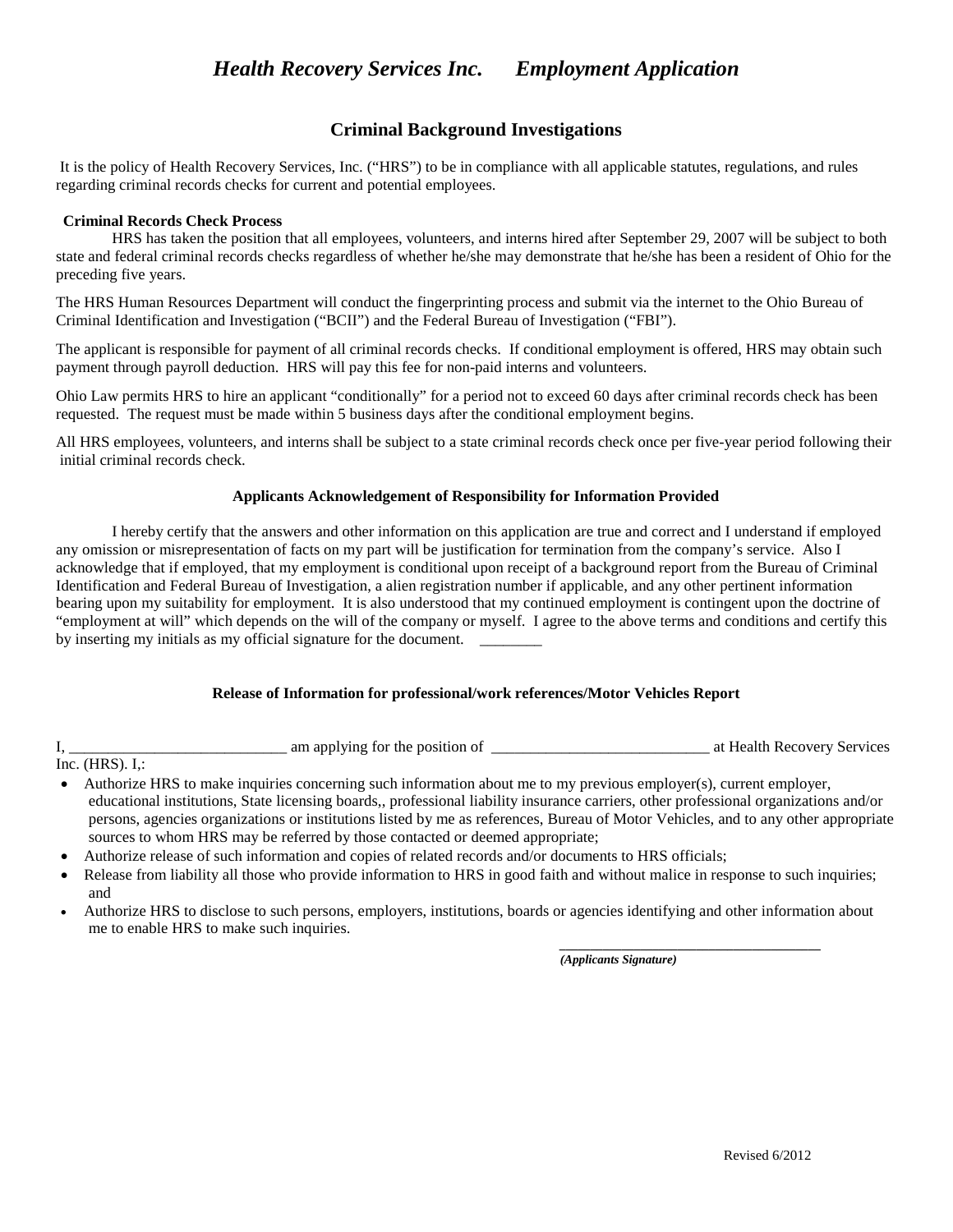| Please print or type:<br><b>Recovery Services.</b><br>regarding my suitability for potential employment.<br>(If a Organization/Company Information Source Person Name)<br>(Telephone: Area Code<br>Number)<br>(Applicants Signature)<br>Reference Source Response:<br>In what capacity do you know this applicant?<br>Employer Supervisor Subordinate Teacher Friend Other<br>If a previous employer/supervisor would you rehire this applicant?<br>Date of employment<br>Comment<br><u> 1989 - Johann Stoff, deutscher Stoff, der Stoff, der Stoff, der Stoff, der Stoff, der Stoff, der Stoff, der S</u><br><u> 1989 - Johann John Stein, mars an deutscher Stein und der Stein und der Stein und der Stein und der Stein und</u><br>If a personal reference would you recommend this applicant for the position applied for? Yes $\Box$<br>Comment<br>Assessment of applicants work characteristics | (City)<br>$\begin{array}{c}\n\text{Yes} \\ \hline\n\text{From} \\ \hline\n\end{array}$ | to supply any records and/or information<br>(Street Address or email address)<br>(Zip Code)<br>(State)<br>(Date)<br>To |
|--------------------------------------------------------------------------------------------------------------------------------------------------------------------------------------------------------------------------------------------------------------------------------------------------------------------------------------------------------------------------------------------------------------------------------------------------------------------------------------------------------------------------------------------------------------------------------------------------------------------------------------------------------------------------------------------------------------------------------------------------------------------------------------------------------------------------------------------------------------------------------------------------------|----------------------------------------------------------------------------------------|------------------------------------------------------------------------------------------------------------------------|
|                                                                                                                                                                                                                                                                                                                                                                                                                                                                                                                                                                                                                                                                                                                                                                                                                                                                                                        |                                                                                        |                                                                                                                        |
|                                                                                                                                                                                                                                                                                                                                                                                                                                                                                                                                                                                                                                                                                                                                                                                                                                                                                                        |                                                                                        |                                                                                                                        |
|                                                                                                                                                                                                                                                                                                                                                                                                                                                                                                                                                                                                                                                                                                                                                                                                                                                                                                        |                                                                                        |                                                                                                                        |
|                                                                                                                                                                                                                                                                                                                                                                                                                                                                                                                                                                                                                                                                                                                                                                                                                                                                                                        |                                                                                        |                                                                                                                        |
|                                                                                                                                                                                                                                                                                                                                                                                                                                                                                                                                                                                                                                                                                                                                                                                                                                                                                                        |                                                                                        |                                                                                                                        |
|                                                                                                                                                                                                                                                                                                                                                                                                                                                                                                                                                                                                                                                                                                                                                                                                                                                                                                        |                                                                                        |                                                                                                                        |
|                                                                                                                                                                                                                                                                                                                                                                                                                                                                                                                                                                                                                                                                                                                                                                                                                                                                                                        |                                                                                        |                                                                                                                        |
|                                                                                                                                                                                                                                                                                                                                                                                                                                                                                                                                                                                                                                                                                                                                                                                                                                                                                                        |                                                                                        |                                                                                                                        |
|                                                                                                                                                                                                                                                                                                                                                                                                                                                                                                                                                                                                                                                                                                                                                                                                                                                                                                        |                                                                                        |                                                                                                                        |
|                                                                                                                                                                                                                                                                                                                                                                                                                                                                                                                                                                                                                                                                                                                                                                                                                                                                                                        |                                                                                        |                                                                                                                        |
|                                                                                                                                                                                                                                                                                                                                                                                                                                                                                                                                                                                                                                                                                                                                                                                                                                                                                                        |                                                                                        |                                                                                                                        |
|                                                                                                                                                                                                                                                                                                                                                                                                                                                                                                                                                                                                                                                                                                                                                                                                                                                                                                        |                                                                                        |                                                                                                                        |
|                                                                                                                                                                                                                                                                                                                                                                                                                                                                                                                                                                                                                                                                                                                                                                                                                                                                                                        |                                                                                        |                                                                                                                        |
|                                                                                                                                                                                                                                                                                                                                                                                                                                                                                                                                                                                                                                                                                                                                                                                                                                                                                                        |                                                                                        |                                                                                                                        |
|                                                                                                                                                                                                                                                                                                                                                                                                                                                                                                                                                                                                                                                                                                                                                                                                                                                                                                        |                                                                                        |                                                                                                                        |
|                                                                                                                                                                                                                                                                                                                                                                                                                                                                                                                                                                                                                                                                                                                                                                                                                                                                                                        |                                                                                        |                                                                                                                        |
|                                                                                                                                                                                                                                                                                                                                                                                                                                                                                                                                                                                                                                                                                                                                                                                                                                                                                                        |                                                                                        |                                                                                                                        |
|                                                                                                                                                                                                                                                                                                                                                                                                                                                                                                                                                                                                                                                                                                                                                                                                                                                                                                        |                                                                                        |                                                                                                                        |
|                                                                                                                                                                                                                                                                                                                                                                                                                                                                                                                                                                                                                                                                                                                                                                                                                                                                                                        |                                                                                        |                                                                                                                        |
|                                                                                                                                                                                                                                                                                                                                                                                                                                                                                                                                                                                                                                                                                                                                                                                                                                                                                                        |                                                                                        |                                                                                                                        |
|                                                                                                                                                                                                                                                                                                                                                                                                                                                                                                                                                                                                                                                                                                                                                                                                                                                                                                        |                                                                                        | $\overline{N_0}$                                                                                                       |
|                                                                                                                                                                                                                                                                                                                                                                                                                                                                                                                                                                                                                                                                                                                                                                                                                                                                                                        |                                                                                        |                                                                                                                        |
|                                                                                                                                                                                                                                                                                                                                                                                                                                                                                                                                                                                                                                                                                                                                                                                                                                                                                                        |                                                                                        |                                                                                                                        |
|                                                                                                                                                                                                                                                                                                                                                                                                                                                                                                                                                                                                                                                                                                                                                                                                                                                                                                        |                                                                                        |                                                                                                                        |
|                                                                                                                                                                                                                                                                                                                                                                                                                                                                                                                                                                                                                                                                                                                                                                                                                                                                                                        |                                                                                        |                                                                                                                        |
|                                                                                                                                                                                                                                                                                                                                                                                                                                                                                                                                                                                                                                                                                                                                                                                                                                                                                                        |                                                                                        |                                                                                                                        |
|                                                                                                                                                                                                                                                                                                                                                                                                                                                                                                                                                                                                                                                                                                                                                                                                                                                                                                        |                                                                                        |                                                                                                                        |
|                                                                                                                                                                                                                                                                                                                                                                                                                                                                                                                                                                                                                                                                                                                                                                                                                                                                                                        |                                                                                        |                                                                                                                        |
| Excellent<br>Good                                                                                                                                                                                                                                                                                                                                                                                                                                                                                                                                                                                                                                                                                                                                                                                                                                                                                      | Satisfactory                                                                           | Needs Improvement                                                                                                      |
| Attendance/Punctuality                                                                                                                                                                                                                                                                                                                                                                                                                                                                                                                                                                                                                                                                                                                                                                                                                                                                                 |                                                                                        |                                                                                                                        |
| Motivation                                                                                                                                                                                                                                                                                                                                                                                                                                                                                                                                                                                                                                                                                                                                                                                                                                                                                             |                                                                                        |                                                                                                                        |
| Judgment                                                                                                                                                                                                                                                                                                                                                                                                                                                                                                                                                                                                                                                                                                                                                                                                                                                                                               |                                                                                        |                                                                                                                        |
| Dependability                                                                                                                                                                                                                                                                                                                                                                                                                                                                                                                                                                                                                                                                                                                                                                                                                                                                                          |                                                                                        |                                                                                                                        |
| Professional Conduct                                                                                                                                                                                                                                                                                                                                                                                                                                                                                                                                                                                                                                                                                                                                                                                                                                                                                   |                                                                                        |                                                                                                                        |
| Job Performance                                                                                                                                                                                                                                                                                                                                                                                                                                                                                                                                                                                                                                                                                                                                                                                                                                                                                        |                                                                                        |                                                                                                                        |
| Interpersonal Skills                                                                                                                                                                                                                                                                                                                                                                                                                                                                                                                                                                                                                                                                                                                                                                                                                                                                                   |                                                                                        |                                                                                                                        |
| Leadership skills                                                                                                                                                                                                                                                                                                                                                                                                                                                                                                                                                                                                                                                                                                                                                                                                                                                                                      |                                                                                        |                                                                                                                        |
| <b>Additional Comments:</b>                                                                                                                                                                                                                                                                                                                                                                                                                                                                                                                                                                                                                                                                                                                                                                                                                                                                            |                                                                                        |                                                                                                                        |
|                                                                                                                                                                                                                                                                                                                                                                                                                                                                                                                                                                                                                                                                                                                                                                                                                                                                                                        |                                                                                        |                                                                                                                        |
| Completed by:                                                                                                                                                                                                                                                                                                                                                                                                                                                                                                                                                                                                                                                                                                                                                                                                                                                                                          |                                                                                        |                                                                                                                        |
| (Title)<br>(Name)                                                                                                                                                                                                                                                                                                                                                                                                                                                                                                                                                                                                                                                                                                                                                                                                                                                                                      |                                                                                        | (Date)                                                                                                                 |
| Please return this form in the envelope provided within 10 days from date of receipt.                                                                                                                                                                                                                                                                                                                                                                                                                                                                                                                                                                                                                                                                                                                                                                                                                  |                                                                                        |                                                                                                                        |

*Health Recovery Services, Dept. of Human Resources P.O. Box 724 Athens, Ohio 45701*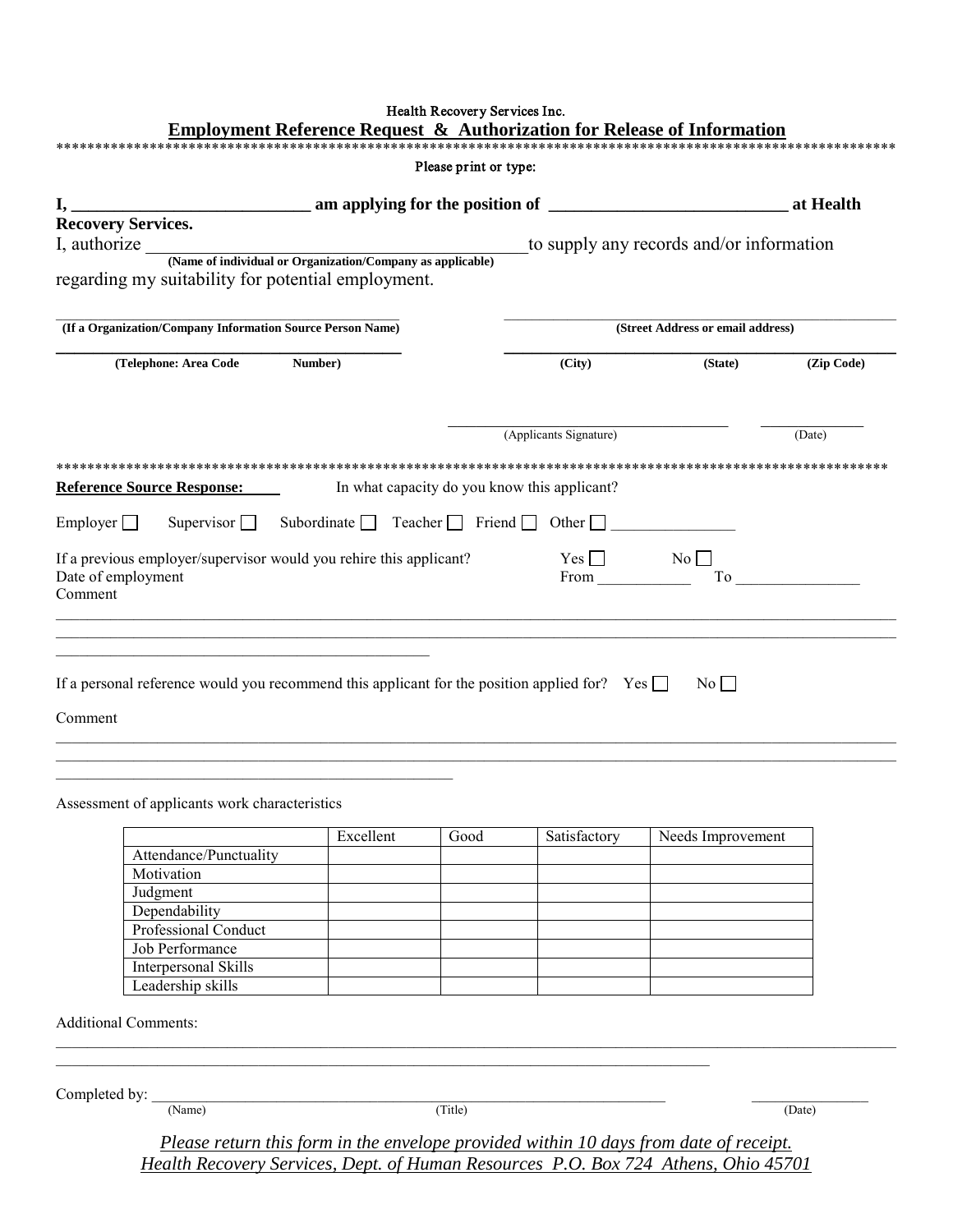| Health Recovery Services Inc.<br><b>Employment Reference Request &amp; Authorization for Release of Information</b>                                                                              |                                                                        |                                          |            |
|--------------------------------------------------------------------------------------------------------------------------------------------------------------------------------------------------|------------------------------------------------------------------------|------------------------------------------|------------|
|                                                                                                                                                                                                  |                                                                        |                                          |            |
| Please print or type:                                                                                                                                                                            |                                                                        |                                          |            |
|                                                                                                                                                                                                  |                                                                        |                                          |            |
|                                                                                                                                                                                                  |                                                                        |                                          |            |
|                                                                                                                                                                                                  |                                                                        | to supply any records and/or information |            |
| I, authorize <u>(Name of individual or Organization</u> /Company as applicable)<br>regarding my suitability for potential employment.                                                            |                                                                        |                                          |            |
| (If a Organization/Company Information Source Person Name)                                                                                                                                       |                                                                        | (Street Address)                         |            |
| Number)<br>(Telephone: Area Code                                                                                                                                                                 | (City)                                                                 | (State)                                  | (Zip Code) |
| <b>Reference Source Response:</b>                                                                                                                                                                | (Applicants Signature)<br>In what capacity do you know this applicant? |                                          | (Date)     |
| Supervisor Subordinate Teacher Friend Other<br>Employer $\Box$                                                                                                                                   |                                                                        |                                          |            |
| If a previous employer/supervisor would you rehire this applicant?                                                                                                                               | $Yes \Box$ No $\Box$                                                   |                                          |            |
| Date of employment<br>Comment                                                                                                                                                                    | From _                                                                 |                                          | To         |
| the control of the control of the control of the control of the control of the control of<br>If a personal reference would you recommend this applicant for the position applied for? Yes $\Box$ |                                                                        | $\overline{N_0}$                         |            |
| Comment                                                                                                                                                                                          |                                                                        |                                          |            |

Assessment of applicants work characteristics

 $\mathcal{L}_\text{max}$  and  $\mathcal{L}_\text{max}$  and  $\mathcal{L}_\text{max}$  and  $\mathcal{L}_\text{max}$  and  $\mathcal{L}_\text{max}$ 

|                             | Excellent | Good | Satisfactory | Needs Improvement |
|-----------------------------|-----------|------|--------------|-------------------|
| Attendance/Punctuality      |           |      |              |                   |
| Motivation                  |           |      |              |                   |
| Judgment                    |           |      |              |                   |
| Dependability               |           |      |              |                   |
| Professional Conduct        |           |      |              |                   |
| Job Performance             |           |      |              |                   |
| <b>Interpersonal Skills</b> |           |      |              |                   |
| Leadership skills           |           |      |              |                   |

 $\mathcal{L}_\mathcal{L} = \{ \mathcal{L}_\mathcal{L} = \{ \mathcal{L}_\mathcal{L} = \{ \mathcal{L}_\mathcal{L} = \{ \mathcal{L}_\mathcal{L} = \{ \mathcal{L}_\mathcal{L} = \{ \mathcal{L}_\mathcal{L} = \{ \mathcal{L}_\mathcal{L} = \{ \mathcal{L}_\mathcal{L} = \{ \mathcal{L}_\mathcal{L} = \{ \mathcal{L}_\mathcal{L} = \{ \mathcal{L}_\mathcal{L} = \{ \mathcal{L}_\mathcal{L} = \{ \mathcal{L}_\mathcal{L} = \{ \mathcal{L}_\mathcal{$ 

Additional Comments:

Completed by: \_\_\_\_\_\_\_\_\_\_\_\_\_\_\_\_\_\_\_\_\_\_\_\_\_\_\_\_\_\_\_\_\_\_\_\_\_\_\_\_\_\_\_\_\_\_\_\_\_\_\_\_\_\_\_\_\_\_\_\_\_\_\_\_\_\_ \_\_\_\_\_\_\_\_\_\_\_\_\_\_\_ (Name) (Title) (Date)

 $\mathcal{L}_\mathcal{L} = \{ \mathcal{L}_\mathcal{L} = \{ \mathcal{L}_\mathcal{L} = \{ \mathcal{L}_\mathcal{L} = \{ \mathcal{L}_\mathcal{L} = \{ \mathcal{L}_\mathcal{L} = \{ \mathcal{L}_\mathcal{L} = \{ \mathcal{L}_\mathcal{L} = \{ \mathcal{L}_\mathcal{L} = \{ \mathcal{L}_\mathcal{L} = \{ \mathcal{L}_\mathcal{L} = \{ \mathcal{L}_\mathcal{L} = \{ \mathcal{L}_\mathcal{L} = \{ \mathcal{L}_\mathcal{L} = \{ \mathcal{L}_\mathcal{$ 

*Please return this form in the envelope provided within 10 days from date of receipt. Health Recovery Services, Dept. of Human Resources P.O. Box 724 Athens, Ohio 45701*

 $\_$  ,  $\_$  ,  $\_$  ,  $\_$  ,  $\_$  ,  $\_$  ,  $\_$  ,  $\_$  ,  $\_$  ,  $\_$  ,  $\_$  ,  $\_$  ,  $\_$  ,  $\_$  ,  $\_$  ,  $\_$  ,  $\_$  ,  $\_$  ,  $\_$  ,  $\_$  ,  $\_$  ,  $\_$  ,  $\_$  ,  $\_$  ,  $\_$  ,  $\_$  ,  $\_$  ,  $\_$  ,  $\_$  ,  $\_$  ,  $\_$  ,  $\_$  ,  $\_$  ,  $\_$  ,  $\_$  ,  $\_$  ,  $\_$  ,